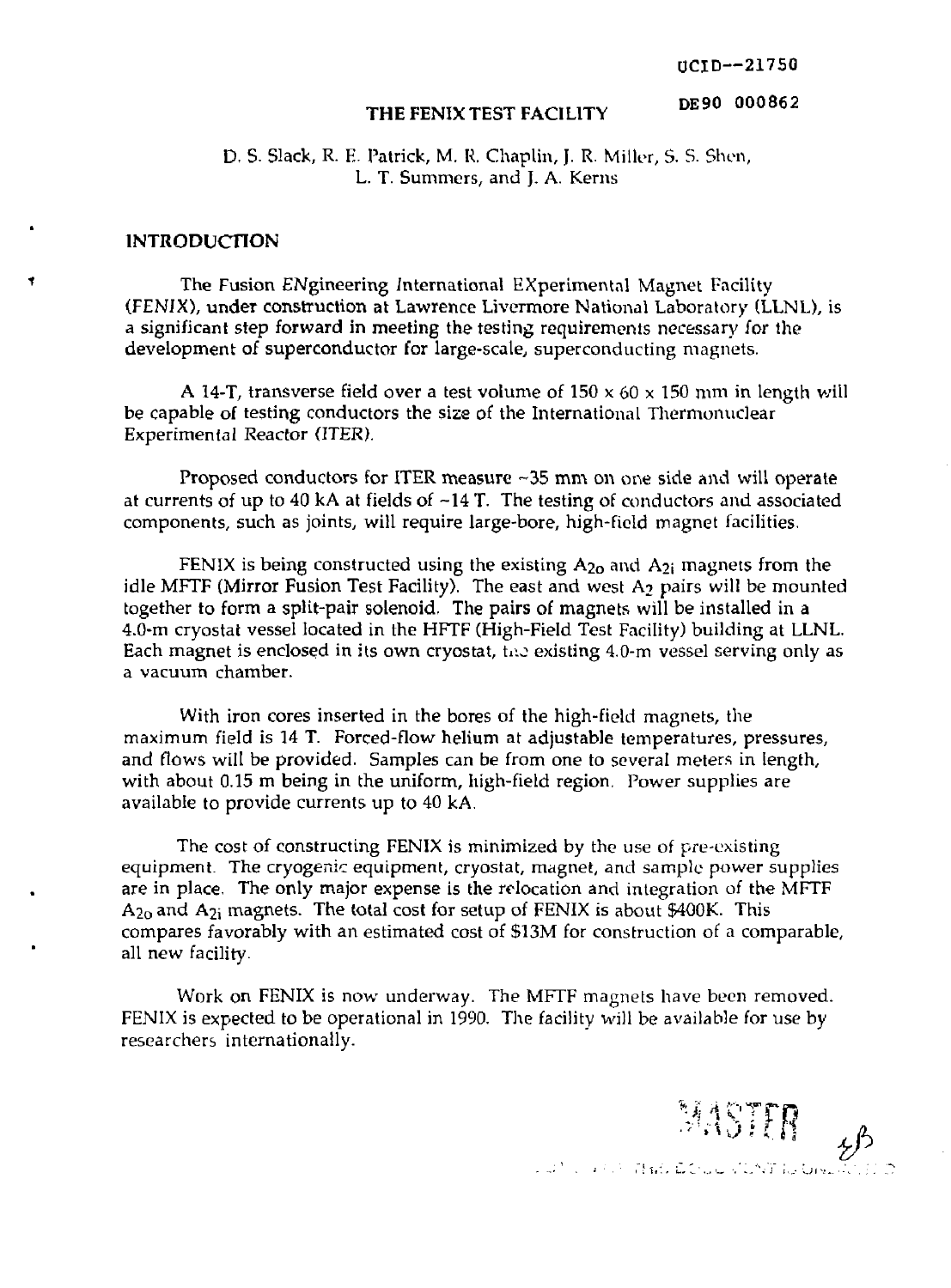The following design specifications and capabilities regarding services to the test conductors are preliminary and can be modified if there is a need. Consequently, user suggestions and requirements are solicited at this time.

## **GENERAL DESCRIPTION**

Figures 1 through *i\* show and describe the FENIX facility.

Figure 1 shows a pictorial cutaway. The 4-m-diameter external vessel already exists at LLNL. The A<sub>2</sub> magnet sets were removed from the MFTF facility in June 1989 and will be installed in about three months. The various components (including magnet supports, helium reservoir, and test well) are presently being fabricated. A Koch, model 2800, helium refrigerator is in plnce at the FENIX site and will be used to provide refrigeration to the facility's  $A_2$  magnet sets, their vaporcooled supports, and current leads. An Airco 400-W helium refrigerator also exists at the test site. The Airco refrigerator will be used to provide liquid helium to the test well, thus providing refrigeration for the test conductor leads and the forced flow through the test conductor.

Figure 2 shows a plan and elevation drawing of the system's major components.

Figure 3 shows the size and geometry of the test well. This is the space provided to facility users for testing conductor. The lower (est well, which houses the test conductor, can be filled with liquid helium or operated dry for testing forcedflow conductors. In either case, liquid helium will exist in the upper test well during testing.

Figure 4 shows the test-well, magnetic-field plot at the magnet centerline where the field is greatest. The plot is dimensioned so future users can determine field conditions for test conductors.

Figure 5 is a plan view of Building 445 at LLNL and the layout of FENIX within that building. An area field plot is also illustrated, showing a I35-G field near the building walls. Users must consider this field in planning the use of diagnostics and other equipment in the area.

Figure 6 shows the the existing building, crane, and 4-m cryostat. The dotted lines above the 4-m cryostat depict the test conductor and its supporting structure. The cold-sink and heat-exchanger coils used to provide cryogens to the test conductor are within the upper dotted lines. The test conductor can be removed from the test well without warming the facility.

Figure *7* provides some of the FENIX magnet-set specifications.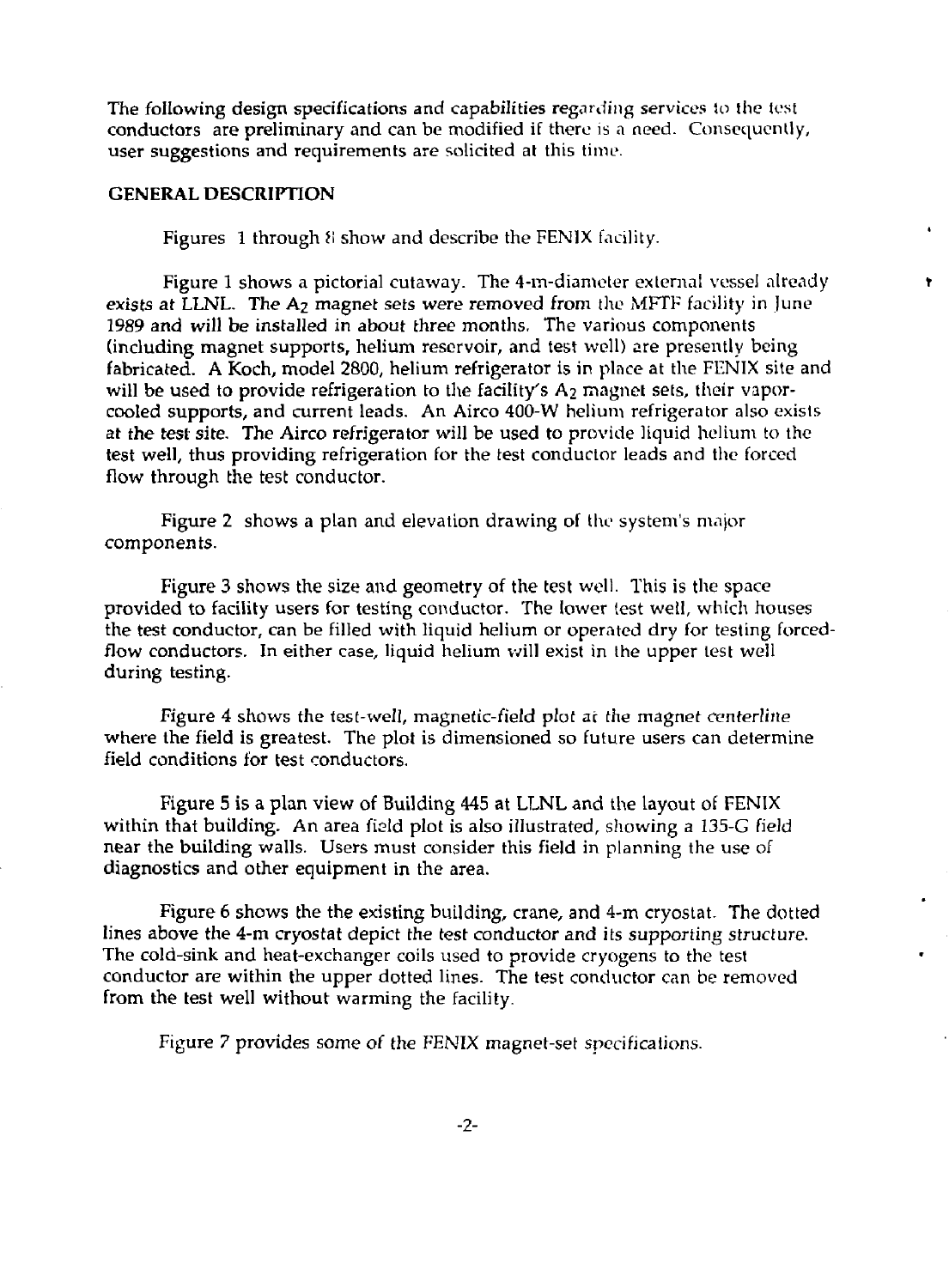#### **FORCED-FLOW HELIUM AVAILABLE FOR TEST CONDUCTOR**

Figure 8 shows a schematic of the system used to provide cryogens to the test conductor. The heat exchanger is a coiled tube-in-tube unit located in the upper part of the test well. The liquid-helium bath is maintained by the Airco refrigerator and supports both lead cooling and conductor forced-flow cooling. Room-temperature helium flows from high-pressure storage through the heat exchanger, where it is cooled to near liquid-helium temperature. It then passes through a cold-sink coil where it is cooled to the liquid-helium-bath temperature. The flow then branches into four paths which can be separately controlled. Temperature to each path can be controlled by the heaters shown, as well as the bypass valve that bypasses the cold sink. Flow rate to each path can be controlled by the flow meters and valving shown in the upper right on Fig. 8.

The use of four paths provides the user with flexibility. For example, three paths might be paralleled to provide high flow to the main test conductor, and the fourth path used to provide flow to a conductor joint. Another possibility is providing flow to two different test conductors at the same time, with the ability to monitor conditions in each conductor separately.

The heaters can be used to provide pulsed or steady-state heat to the test conductors. Longer term testing with warmer inlets will probably by accomplished by using the bypass valve to avoid the heat load introduced by the heaters.

As shown, inlet and outlet temperatures, pressures, and flows to each path can be monitored. One limitation of the present design is that the same inlet pressure is provided to all paths. Pressure-dropping valves could be used to vary inlet pressures, but these are not planned unless users indicate a need for them.

The extended lip on the smaller test conductor portion of the well permits operating it dry. Here a slight amount of heat will be added at the bottom of test well to boil off any helium spillover from the upper test well. Pool-boiling conductors can also be tested by flooding the entire test well.

#### Flow Available for Test Conductors

| Inlet pressure:    | 0.5 to 3.0 MPa, adjustable                                                                                                                    |
|--------------------|-----------------------------------------------------------------------------------------------------------------------------------------------|
| Inlet temperature. | 3.5 K to >10 K $-$ 3.5 K by pumping on test well,<br>4.3 K by use of atmospheric test well, higher<br>temperatures using heaters and by-pass. |
| Flow rate:         | 30 g/s total for all paths with 0.5-MPa pressure<br>at the test coil outlet $-$ maximum flow is<br>proportional to pressure.                  |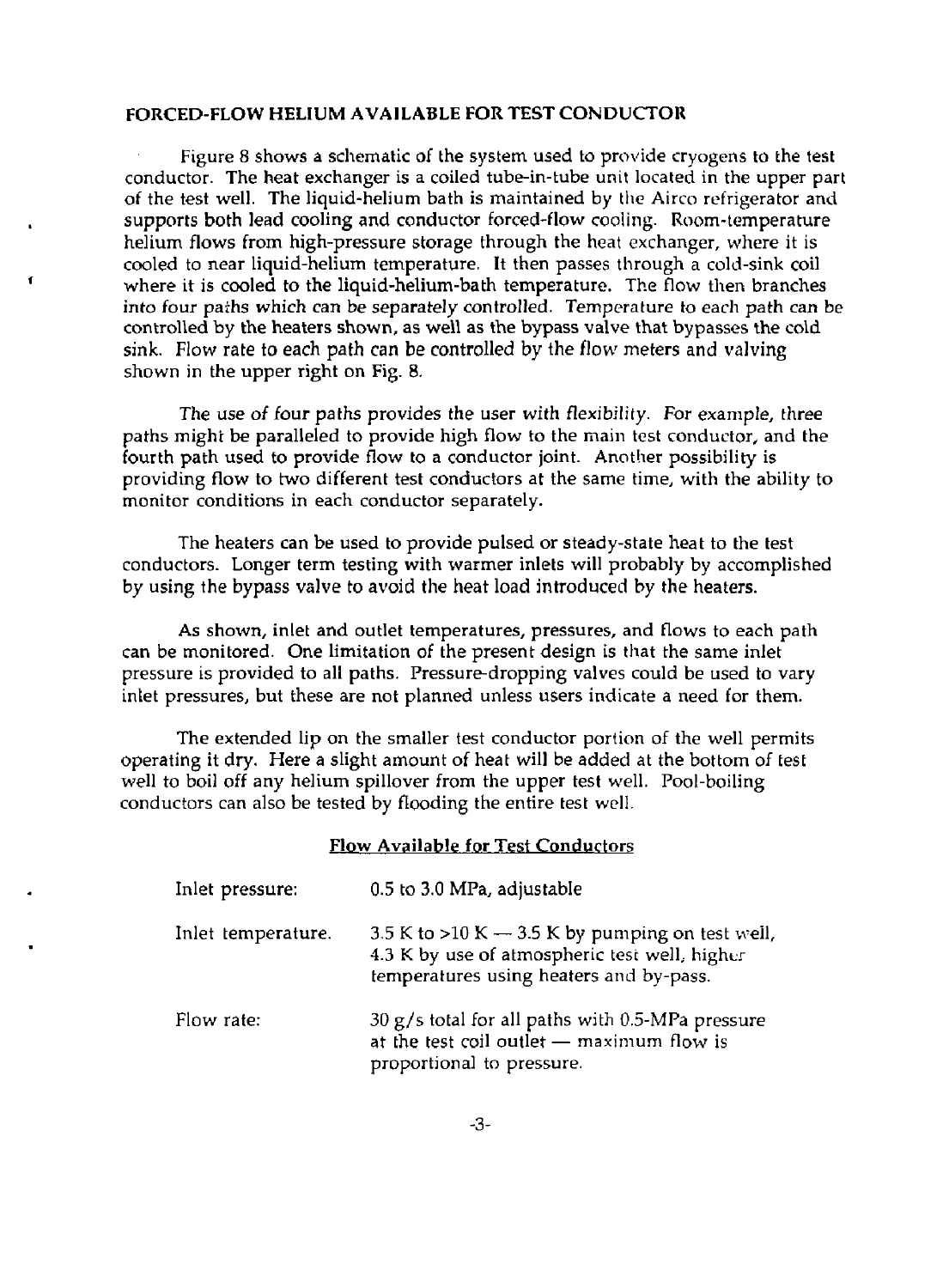Duty cycle: Continuous with 40-kA test conductors for several hours — here an existing 10-kL dewar will supplement the liquid-helium supply to the test conductor and its leads.

### **TEST CONDUCTOR POWER SUPPLY, CONTROLS,** AND **DIAGNOSTICS**

A NWL 6-V, 40-kA power supply is used as the test conductor current source. » The voltage available to the sample at full current, 40 kA, is about  $0.5 - 0.75$  V. Water-cooled leads are used to deliver the current from the power supply, located outside the building, to the sample in the FENIX test well. The power supply *will* be controlled by a Hewlett Packard 9000/300 series computer with user-programmable ramping.

The diagnostics will consist of the following systems:

- 1. HP 9000/300 series computer at the FENIX/HFTF building with an EtherNet link to the LLL VAX 8600 on the NMFECC Network. Data will be archived on the LLL VAX in data files for the IDL data analysis /plotting software. We are planning to make the data available in WKS spreadsheet files, also for use in PC/MAC applications. This data can be available to the client/customer via the NMFECC network.
- 2. HP 3852 Data Acquisition Units with two multi-channel analog sampling modules. One low-speed (up to 20 samples/second with 20 channels available) Integrating DVM with high resolution and high accuracy. The second is a high-speed (up to 10,000 samples/second with 50 channels available), 13-bit, analog-to-digital converter.
- 3. Several miscellaneous signal conditioners are available for pressure transducers, strain gages, temperature sensors, hall probes, etc.

# **SCHEDULE** AND CONTACTS

Anticipated completion of the FENIX facility is about April 1990. System testing and shakedown should take another three to *six* months. The system should then be available for conductor testing.

More information is available by contacting Don Slack (phone, 415-422-1503) or John Miller (phone, 415-422-0679) at LLNL. The mailing address is Lawrence Livermore National Laboratory, P.O. Box 5511, L-643, Livermore, CA 94550.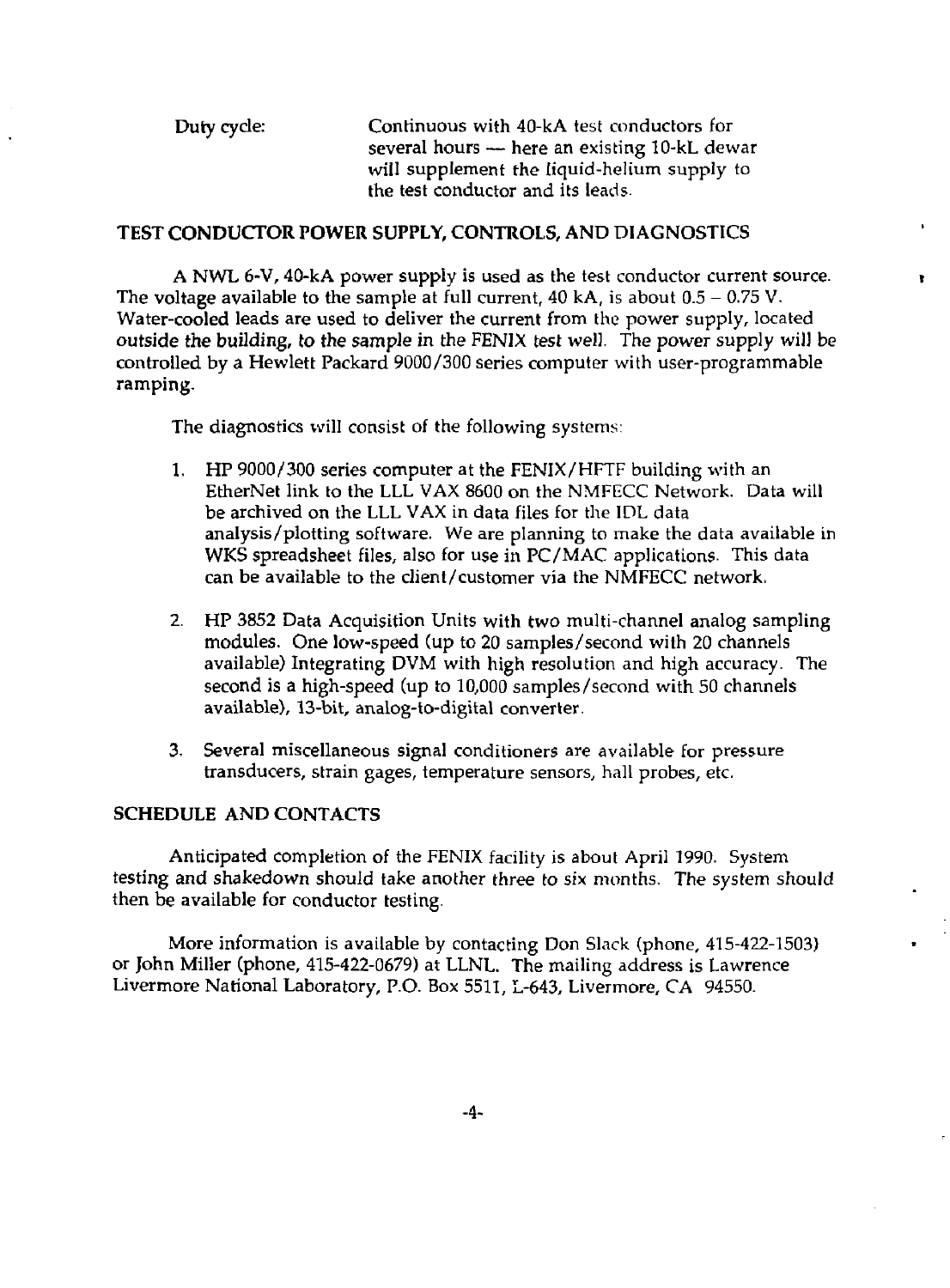#### **REFERENCES**

- 1. J. R. Miller, *The Use of Idle Equipment for ITER Magnet Development,* July 11, 1988,UCID-21453.
- 2. J. P. Zbasnik et.al.. *Construction and Operation of the 12-T Superconducting Coils for the Mirror Fusion Test Facility,* IEEE Trans on Magnetics, Vol MAG-23, No. 2, March 1987.
- 3. T. A. Kozman et.al.. *Construction and Testing of the Mirror Fusion Test Facility Magnets,* paper PH-1, IEEE Trans on Magnetics. Vol. MAG-23, No. 2, March 1987.
- 4. J. R. Van Sant and J. P. Zbasnik, *Liquid Helium Cooling of the MFTF Superconducting Magnets,* paper LI-8, IEEE Trans on Magnetics. Vol MAG-23, No. 2, March 1987.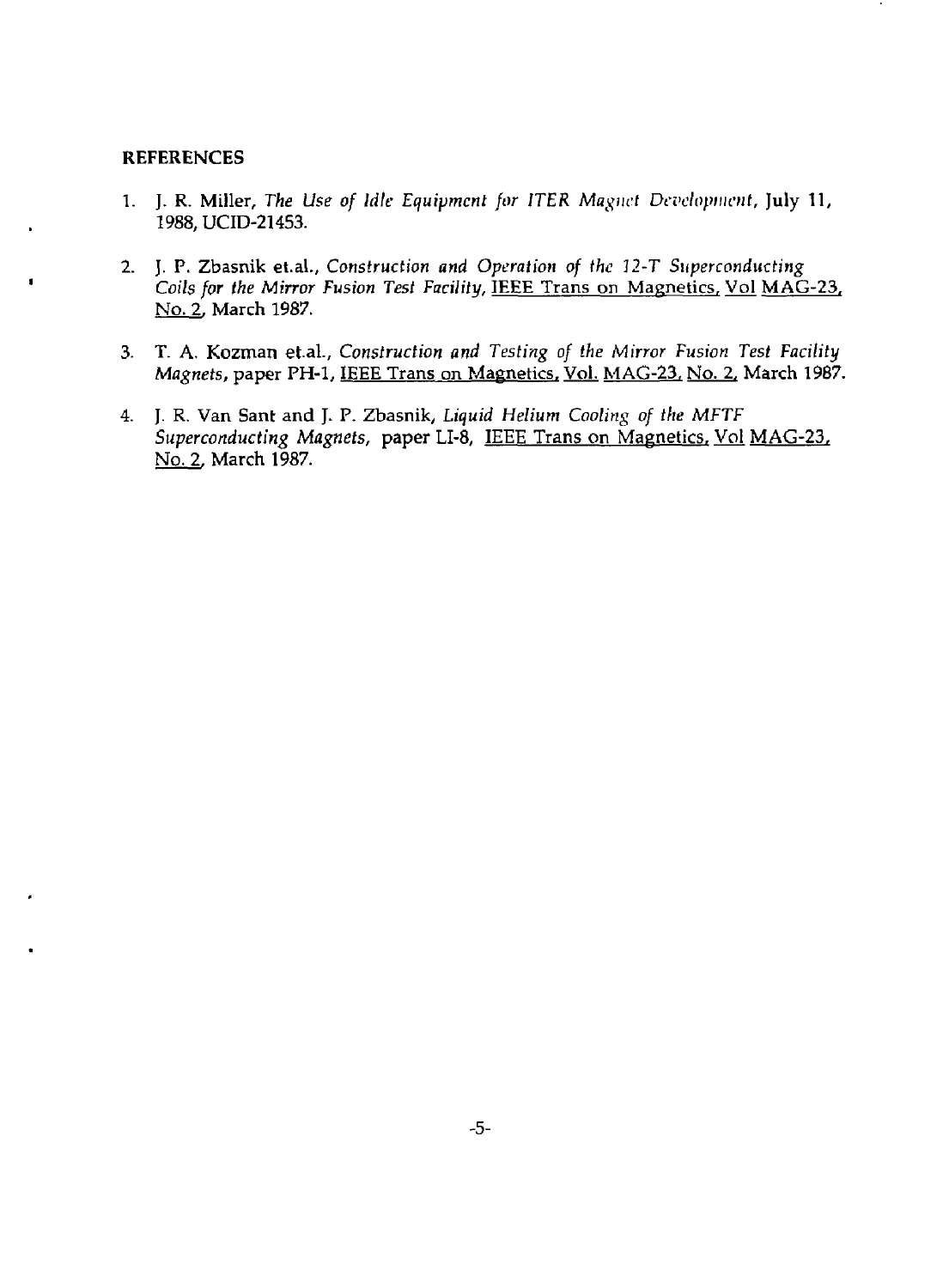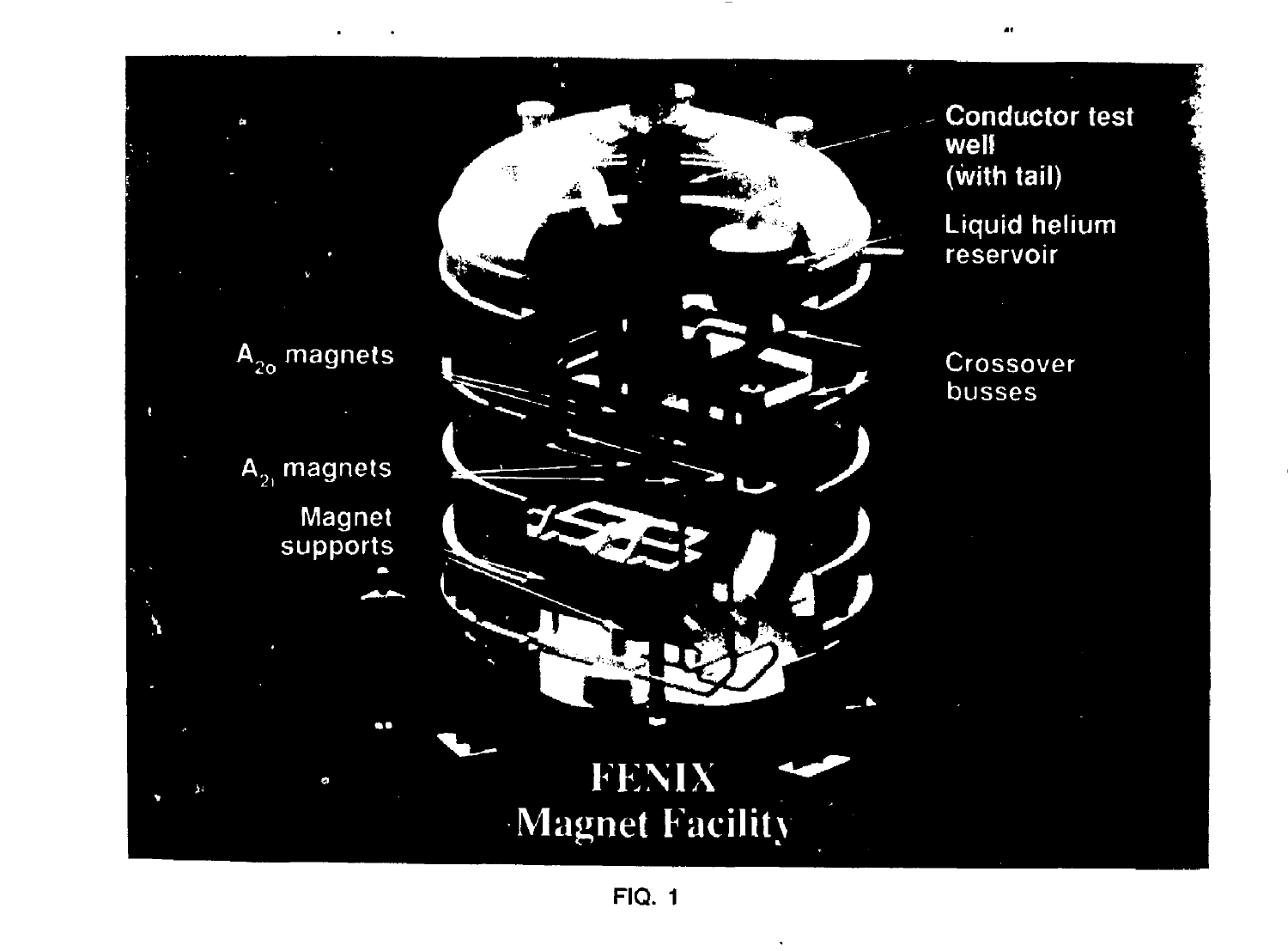

FENIX TEST FACILITY

FIGURE 2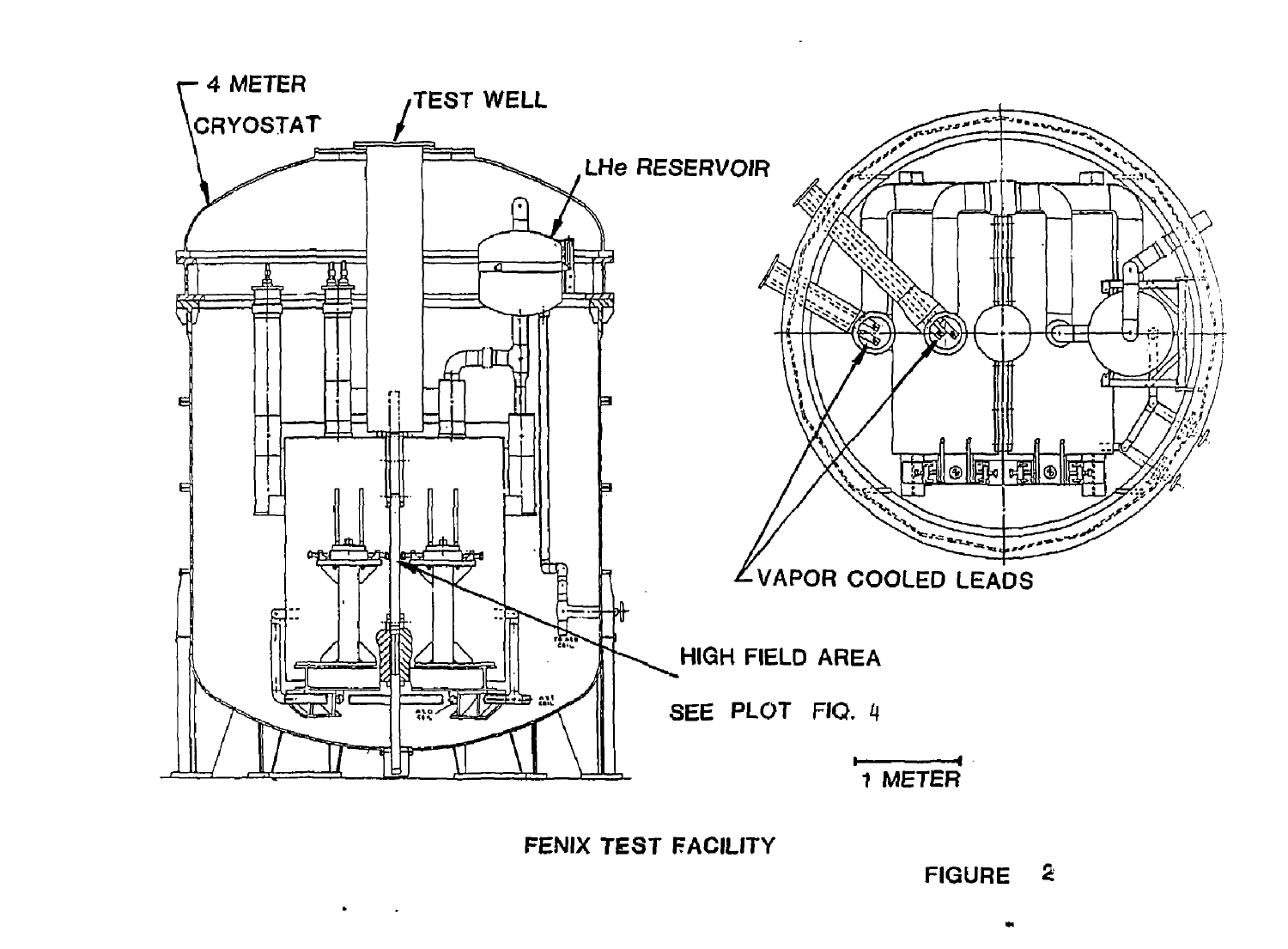

FENIX TEST WELL

FIGURE 3

LLL.FENIX.SAMPLE-WELL.SKETCH 6/28/89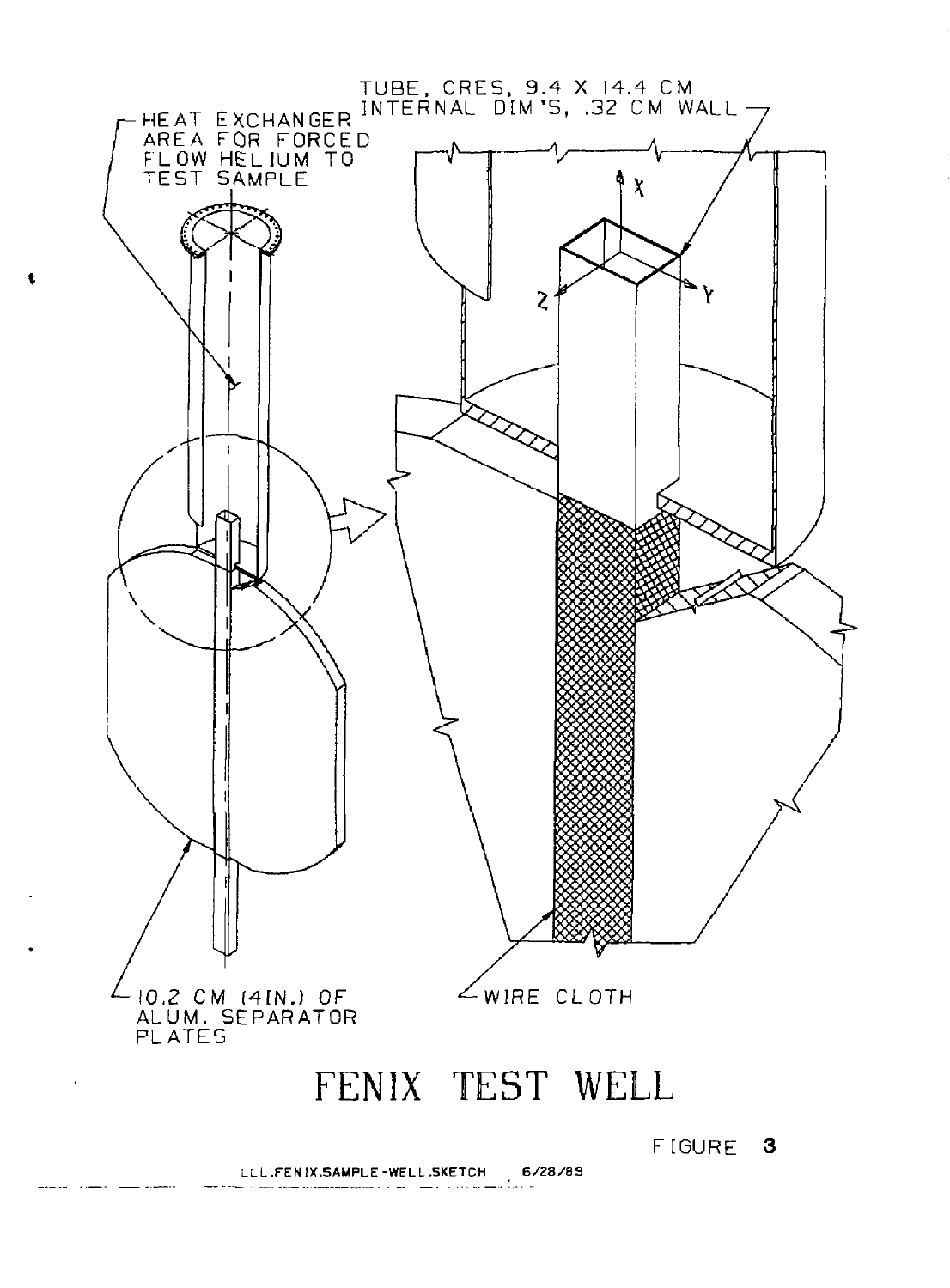اچ<br>اپي II Τ  $0.85$ **READER** ØS 4.50 海洋海 09/62/90 9 16:61:16<br>69/62/90 9 16:61:11 **BB CHATERS**  $0.01$ "标注" G۱ Centerline of Test Well  $\mathcal{C}$  $\theta_g$  $\epsilon_{\rm f}$ 13.49 **PARTICIPAL** -80 3  $\frac{1}{2}$  $12.98$  $-12.98$ ۰ą **12.15**  $\frac{1}{2}$ 3.88 eд it i rest Maynet for HFIF 12/9/88<br>grid '1, y- 0,800 é, **REGISTERED** 三皇三村  $\frac{1}{2}$ 98  $e_{\theta}$  $0.01$  $rac{1}{2}$ ØS 4.50  $\mathfrak{g} \cdot \mathfrak{g}$  .  $\begin{pmatrix} 1 \\ 2 \\ 3 \end{pmatrix}$  $28.8$  $10.8$  $\overline{0}$   $\overline{0}$  $-10.0$  $-20.0$ **<M X o**  Centerline<br>Magnets

10\*301 M 10\*396 M S1H313H

**s a.**  *i*  a)

-rH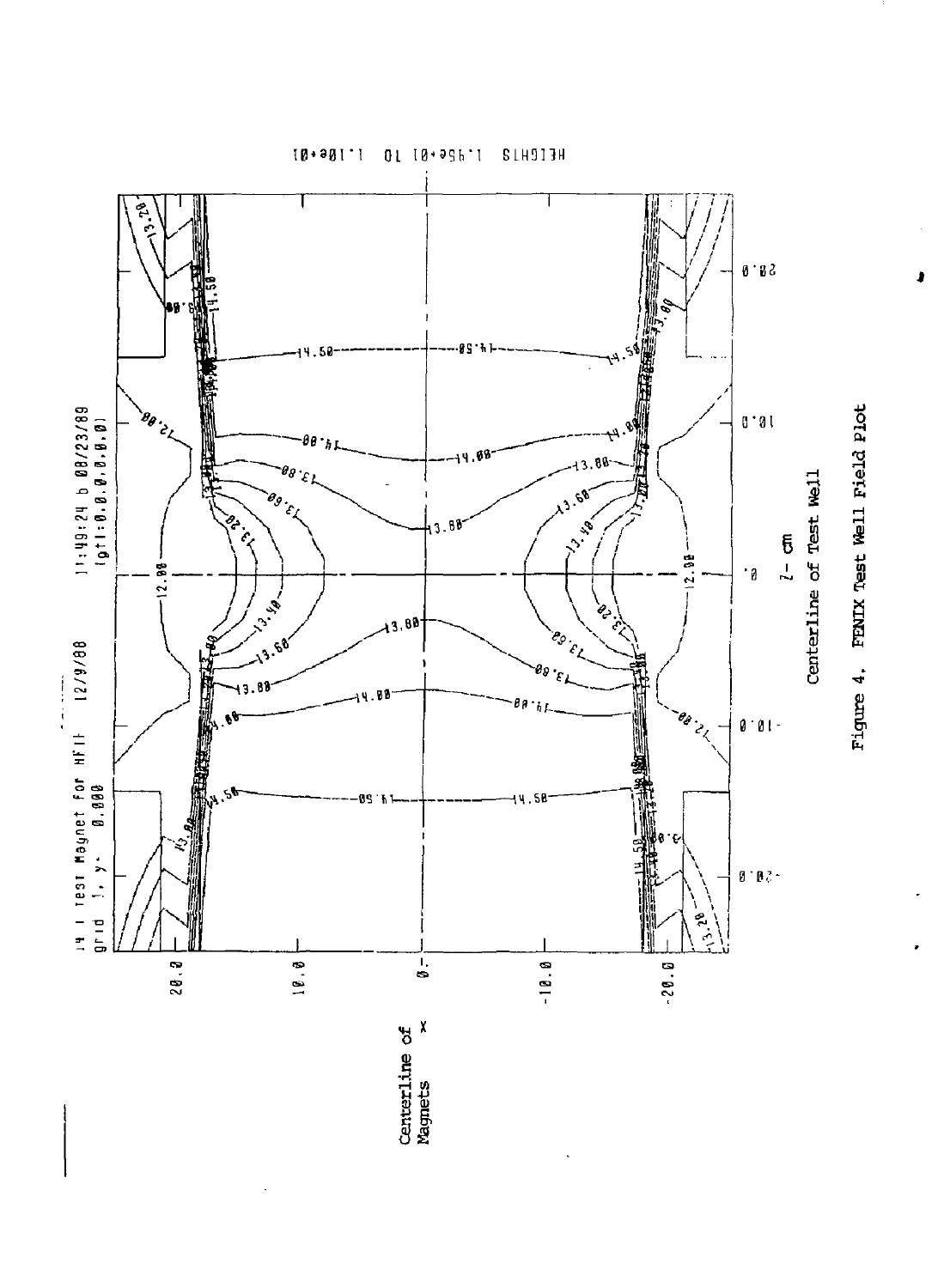

LLL.FENIX.BLDG-445.MAGNETIC -FL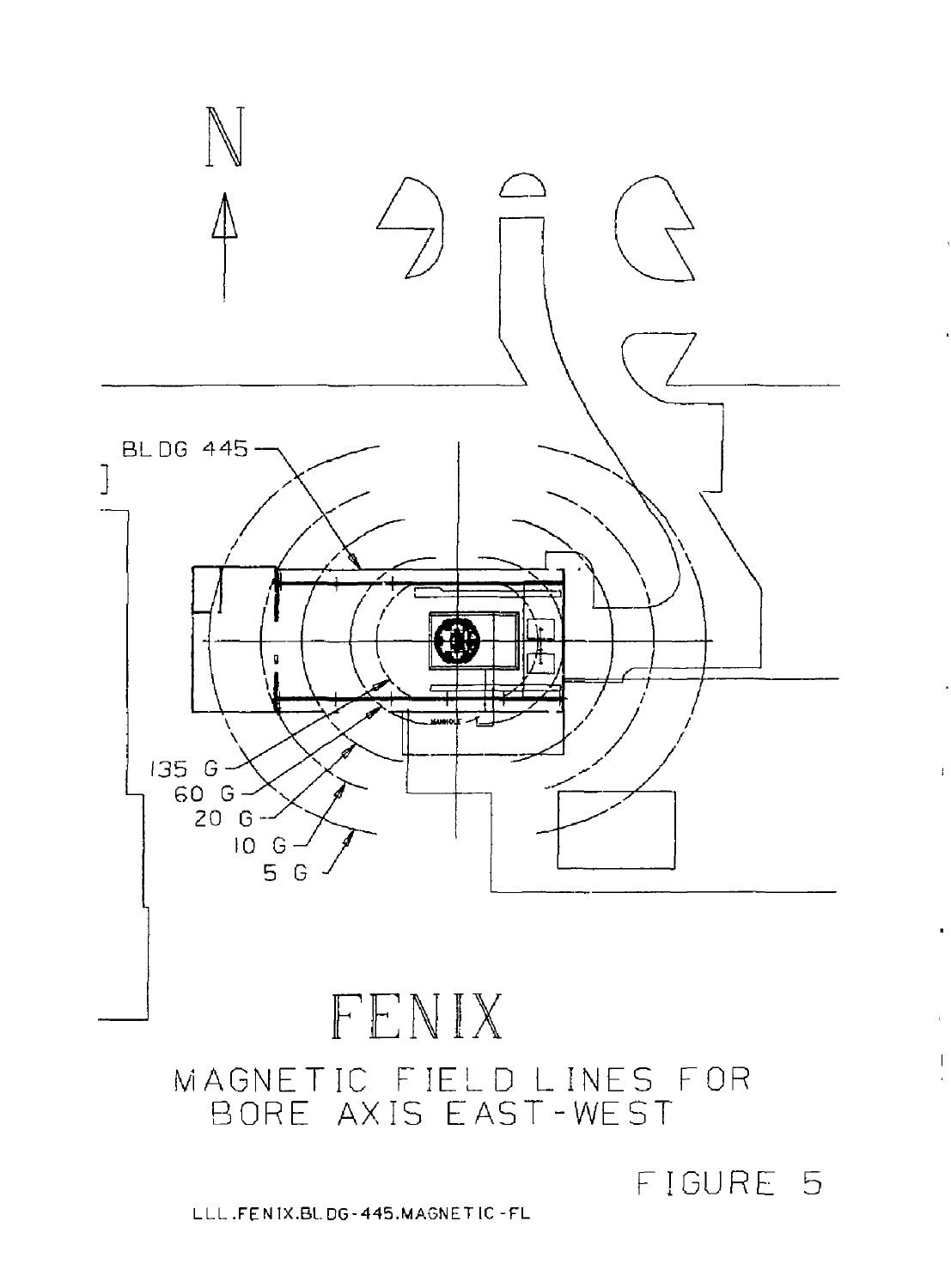

LLL.FENIX.BL DG-445.TEST-WELL-CLE ARANCE

 $\mathcal{L}_{\mathcal{A}}$ 

 $\sim$   $-$ 

**CONTRACTOR**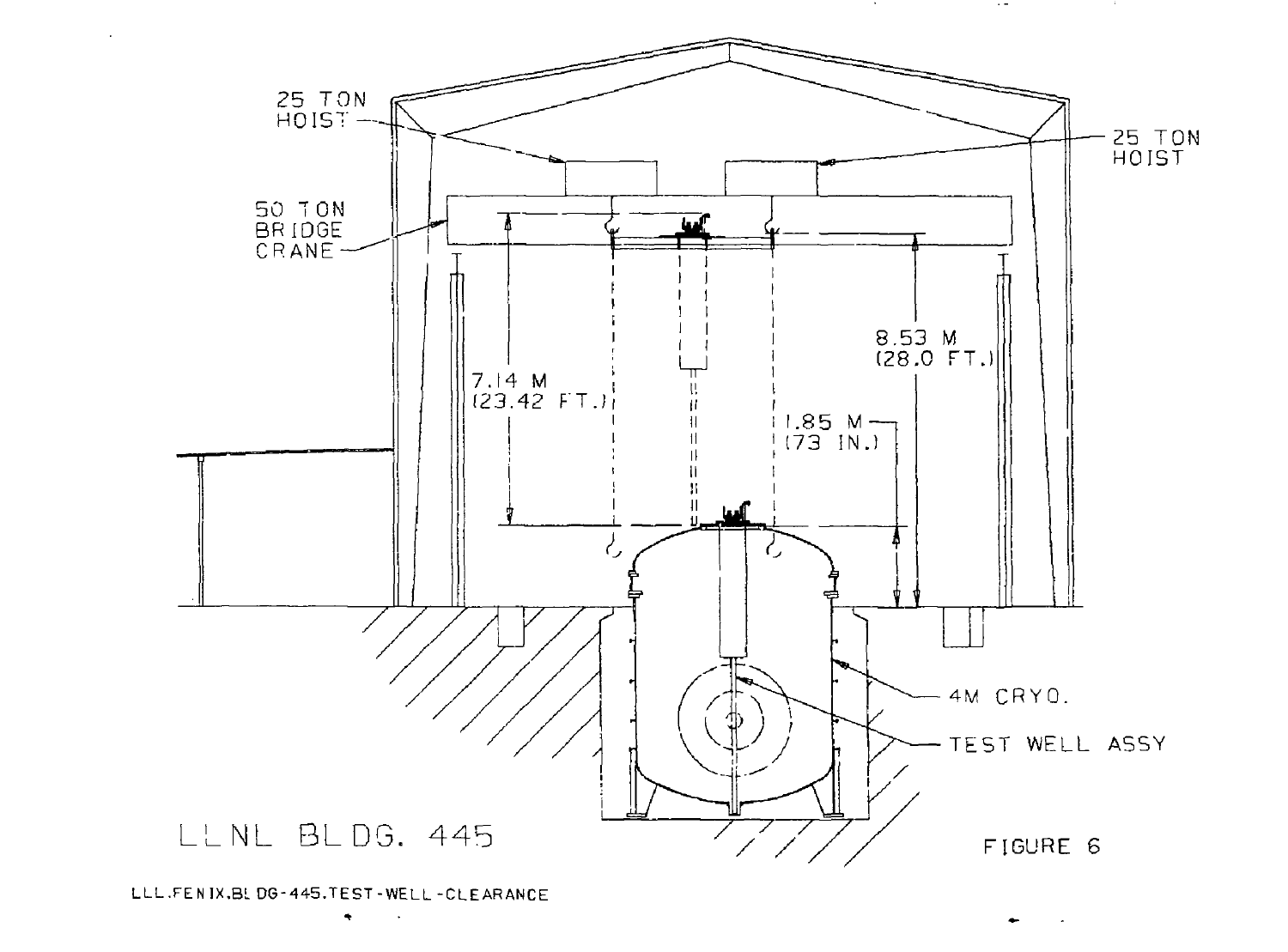# **General Description of the FENIX Magnet Set**

**Contract** 

**Contract** 

 $\tilde{\phantom{a}}$ 

IL

| Magnet configuration:         | Two independent units, each<br>comprising a Nb3Sn insert and a<br>NbTi outsert. Each coil is separately<br>encased. |
|-------------------------------|---------------------------------------------------------------------------------------------------------------------|
| Gap width:                    | 100 mm                                                                                                              |
| High-field wiring, i.d.:      | 360 mm                                                                                                              |
| Maximum field in test volume: | 14.0 T (100-mm gap, iron cores)                                                                                     |
| Total cold mass:              | Approximately 75 ton                                                                                                |
| Total stored energy:          | Approximately 180 MJ                                                                                                |
|                               |                                                                                                                     |

Figure  $<sup>7</sup>$ </sup>